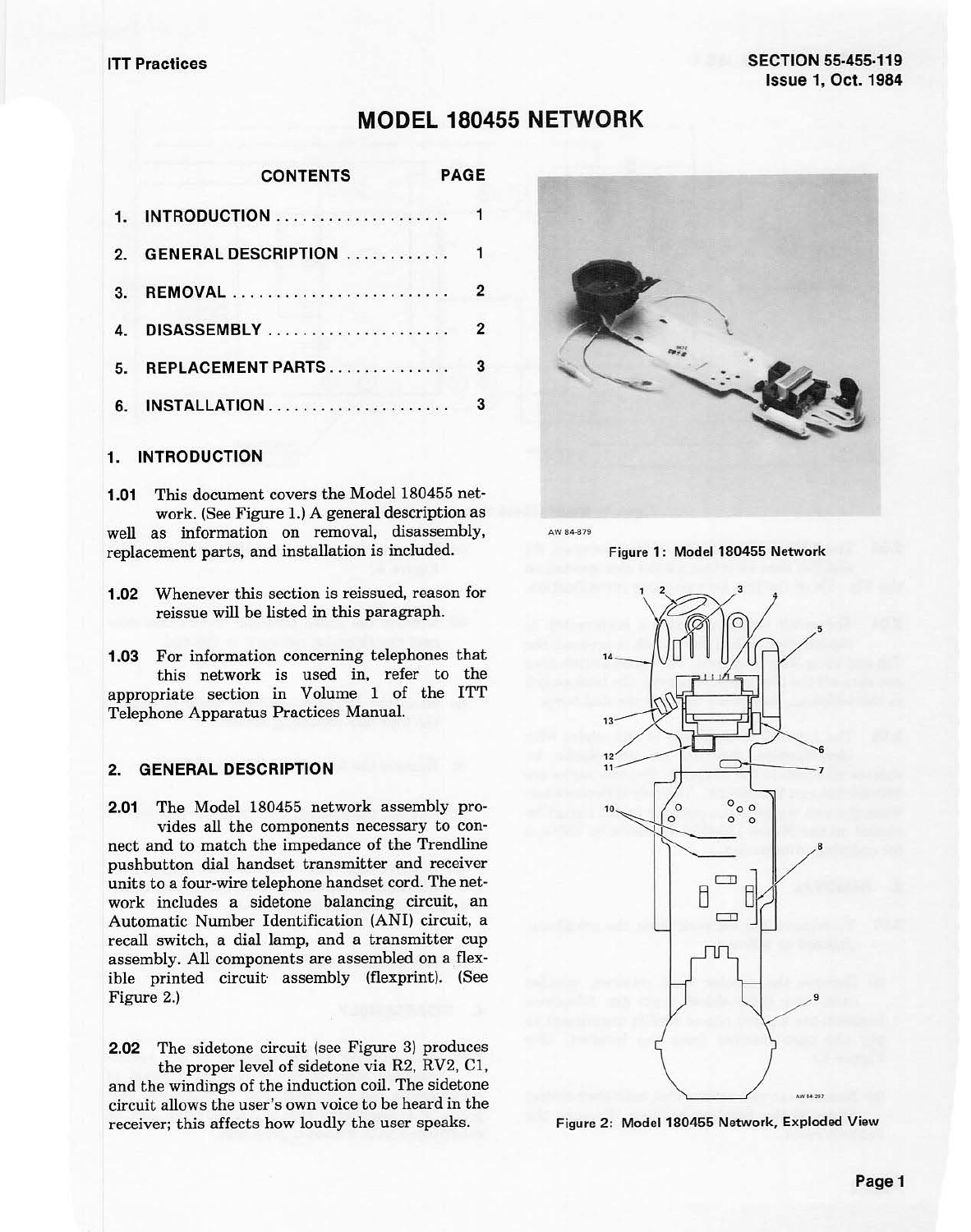

**Figure 3: Model 180455 Network, Schematic** 

**2.03** The ANI circuit consists of two resistors, Rl and R4, that maintain a 2650 ohm ground on the Tip side of the line for two-party identification.

**2.04** The recall switch provides a hookswitch in the handset. When the switch is pressed, the Tip and Ring loop is opened. The recall switch does not turn off the dial lamp. However, the hookswitch in the telephone base does turn off the dial lamp.

**2.05** The network is available in two styles with identification stamped on the plastic in· sulator attached to the flexprint. The two styles are 180455-105 and 180455-107. The only difference bet· ween the two styles is the polarity guard circuit included on the Model 180455-107. Refer to Table A for ordering information.

## **3. REMOVAL**

- **3.01** To remove the network from the telephone, proceed as follows:
	- (a) Remove the number card retainer, number card, and light shield from the telephone handset; use a paper clip or similar instrument to pry the card retainer from the handset. (See Figure 4.)
	- (b) Remove the two screws that hold the handset cover to the handset housing. Remove the handset cover.
- (c) Remove the four receiver screws. (See Figure 4.)
- (d) Remove the seven terminal screws that con· nect the flexprint network to the dial.
- (e) Bend the flexprint network back to expose the four dial mounting screws.
- (f) Remove the four dial mounting screws.
- (g) Lift the pushbutton dial from the handset.
- (h) Remove the two screws that secure the transmitter mounting brackets. Remove the transmitter mounting brackets.
- (j) Lift the network from the handset.

# **4. DISASSEMBLY**

**4.01** Disassembly of the network is not recommended since it would require removal of components and terminals. For maintenance purposes, it is suggested that a questionable unit be substituted with a known good unit.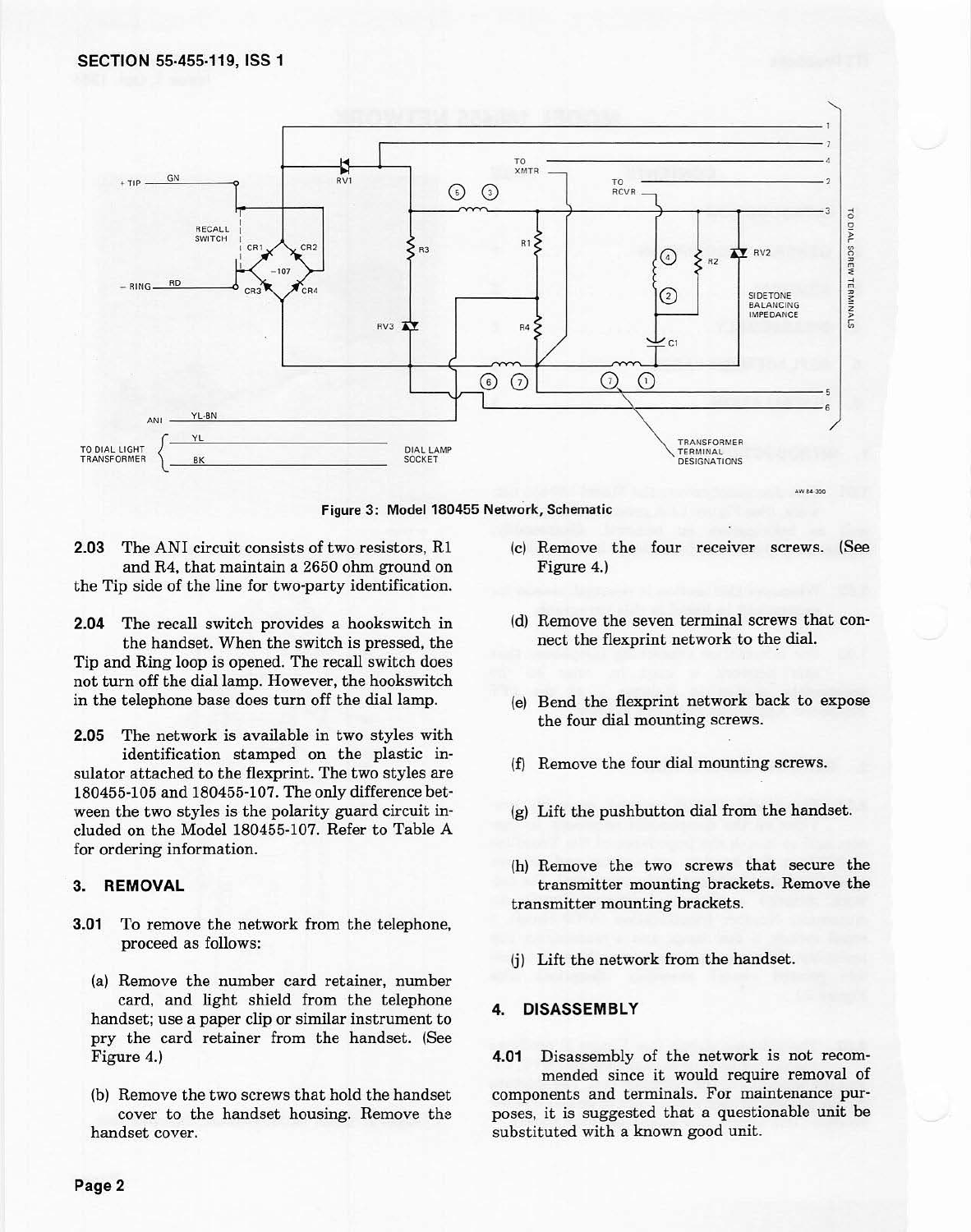# TABLE A

#### ORDERING INFORMATION

|            | <b>CODE NUMBERS</b>                                                                           |                                                                               |             |                                        |  |  |
|------------|-----------------------------------------------------------------------------------------------|-------------------------------------------------------------------------------|-------------|----------------------------------------|--|--|
|            |                                                                                               | NETWORK CODE NUMBERS ARE FORMED IN TWO STEPS AS FOLLOWS:                      |             |                                        |  |  |
| (1)<br>(2) | 105<br>180455<br>Network Model Number<br>(See Part 1)<br>Network Style ______<br>(See Part 2) |                                                                               |             |                                        |  |  |
|            | PART 1 NETWORK MODEL NUMBER                                                                   |                                                                               |             | <b>PART 2 NETWORK STYLE</b>            |  |  |
|            | CODE                                                                                          | <b>DESCRIPTION</b>                                                            | <b>CODE</b> | <b>DESCRIPTION</b>                     |  |  |
|            | 180455                                                                                        | Model 180455 Flexprint<br>Network For Pushbutton<br>Dial Trendline Telephones | 105<br>107  | Network<br>Network With Polarity Guard |  |  |

**A.W84•939** 

# **5. REPLACEMENT PARTS**

**5.01** Replacement parts for the Model 180455 network are listed in Table B.

# **6. INSTALLATION**

- **6.01** To install the network inside a telephone, proceed as follows:
	- (a) Remove the handset cover.
	- (b) Place the network in the handset, with the network transmitter cup over the transmit· ter.

*Note:* Observe proper alignment of transmitter and gasket when mounting the network.

(c) Mount the transmitter cup to the handset using the transmitter mounting brackets and two screws. (See Figure 4.)

*Note:* One end of a transmitter mounting bracket inserts into a notch in the handset.

- (d) Bend the network back to allow mounting of the dial.
- (e) Place the dial into the handset. Mount it with four screws.
- (f) Place the network onto the dial and install the four receiver screws. (See Figure 4.)
- (g) Install the seven terminal screws that connect the network to the dial.
- (h) Place the handset cover on the housing. Secure it using two screws.
- (j) Install the light shield, number card, and card number retainer in the slot provided.